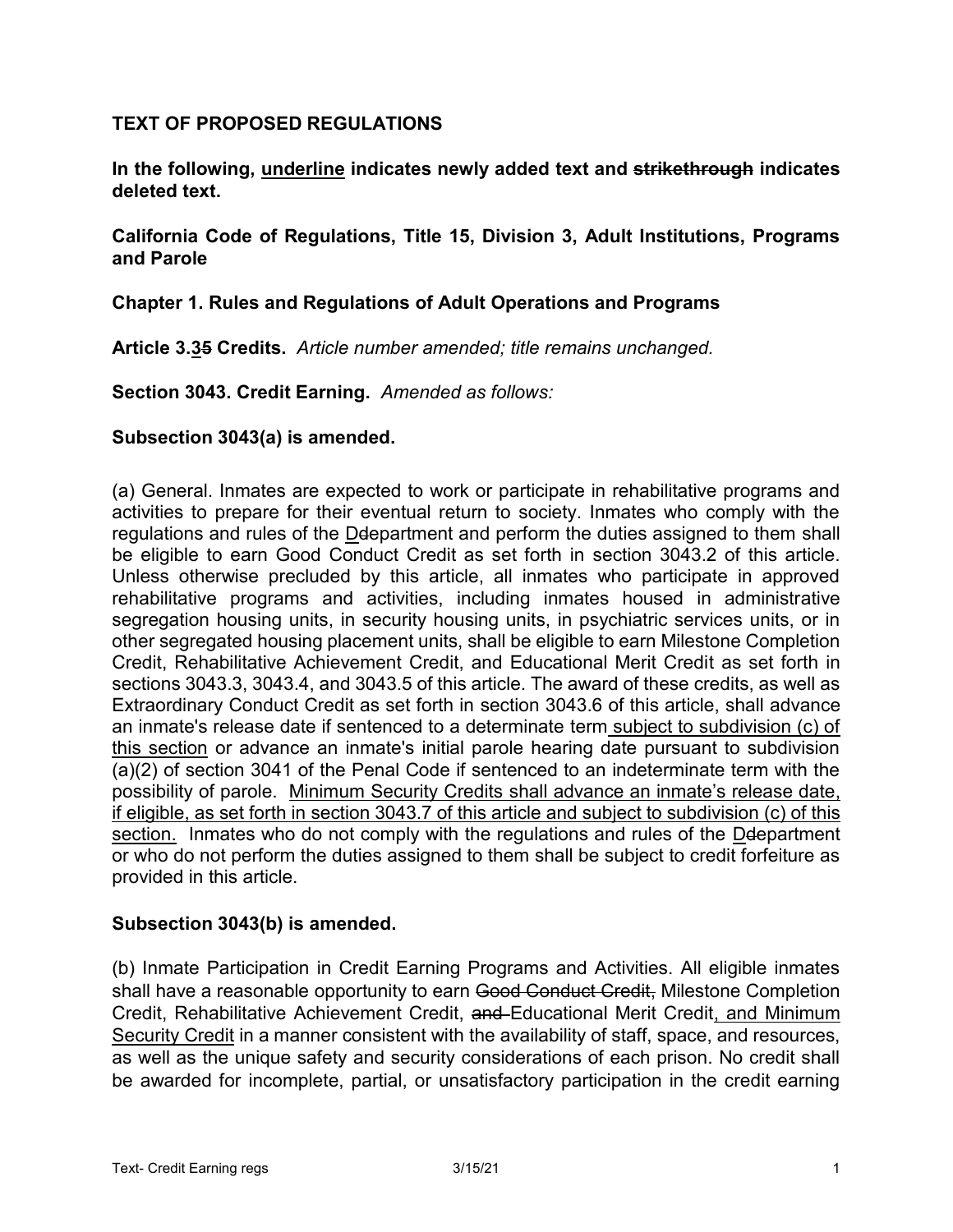programs or activities described in this article, nor shall credit be awarded for diplomas, degrees, or certificates that cannot be verified after due diligence by Deepartment staff.

### **Subsection 3043(c) is amended.**

(c) Release Date Restriction.

(1) The following Release Date Restriction took effect on April 13, 2017. Under no circumstance shall a determinately sentenced inmate be awarded credit or have credit restored by the Deepartment which advances his or her their release to a date less than 60 calendar days from the date the award or restoration of such credit is entered into the Ddepartment's information technology system, except pursuant to a court order.

(2) The following Release Date Restriction shall commence on May 1, 2019 and supersede the Release Date Restriction in subsection (c)(1). Under no circumstance shall a determinately sentenced inmate be awarded credit or have credit restored by the Department which advances his or her their release to a date less than 15 calendar days from the date the award or restoration of such credit is entered into the Department's information technology system, except pursuant to a court order. This restriction shall instead be 45 calendar days for all inmates convicted of an offense identified in subject to the provisions found in subdivision (a) of section 3058.9 of the Penal Code, and 60 calendar days for all inmates serving a term for a violent felony, defined in subdivision (c) of section 667.5 of the Penal Code convicted of an offense identified in section 3058.6 of the Penal Code, except pursuant to a court order.

## **Subsection 3043(d) is amended.**

(d) Participation by Inmates Sentenced as Adults and Housed In the Division of Juvenile Justice or Placed In an Alternative Custody Setting. Inmates sentenced as adults and housed in a facility administered by the Ddepartment's Division of Juvenile Justice or placed in an alternative custody setting prior to parole, including a pre-parole or re-entry program, are eligible to participate in earn Good Conduct Credit, and participate in programs to earn Milestone Completion Credit, Rehabilitative Achievement Credit, Educational Merit Credit, and Extraordinary Conduct Credit, and Minimum Security Credit. Placement in an alternative custody setting means transfer of an inmate, prior to parole, to serve the remainder of his or her their term of incarceration in a community based re-entry facility administered by the Ddepartment in lieu of confinement in a state prison or Department of Forestry and Fire Protection fire camp. For purposes of calculating when an inmate's period of incarceration will be completed pursuant to subdivision (c)(3) of section 1731.5 and subdivision (b) of section 1731.7 of the Welfare and Institutions Code, commencing January 1, 2019, the Department shall consider the Good Conduct Credit, Milestone Completion Credit, and Rehabilitative Achievement Credit that may be earned during the inmate's incarceration. Commencing May 1, 2021, the Department shall consider the Minimum Security Credit that may be earned during the inmate's incarceration.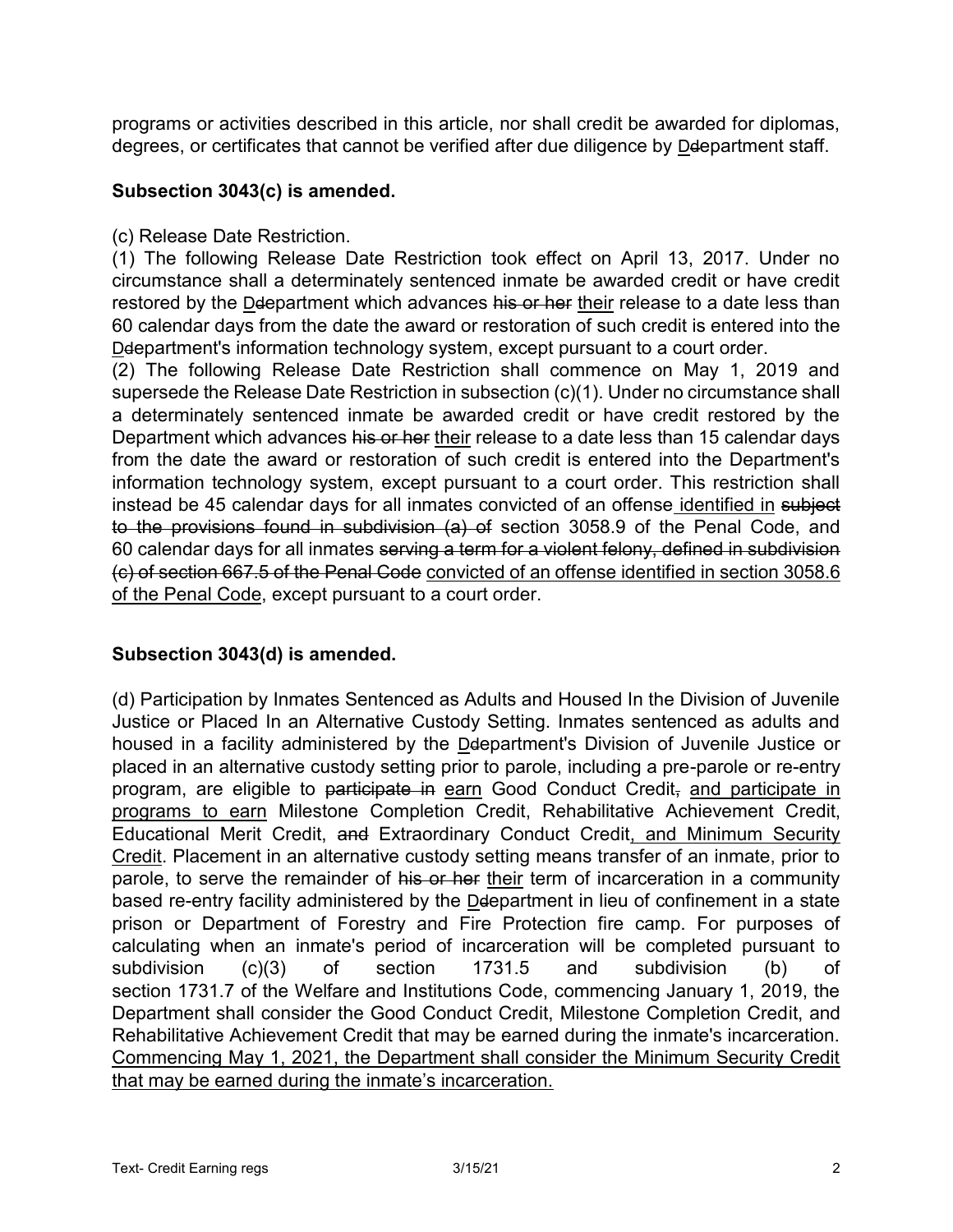## **Subsection 3043(e) is unchanged.**

Note: Authority cited: Cal. Const., art. 1, sec 32(b); and Sections 5054 and 5058, Penal Code. Reference: Cal. Const., art. 1, sec. 32(a)(2); and Sections 3041, 3051, 3058.6 and 3058.9, Penal Code.

**Section 3043.1. Pre-Sentence Credit.** *Remains unchanged.*

### **Section 3043.2 Good Conduct Credit.** *Amended as follows:*

(a) The award of Good Conduct Credit requires that an inmate comply with Deepartmental regulations and local rules of the prison and perform the duties assigned on a regular and satisfactory basis.

(b) Notwithstanding any other authority to award or limit credit, effective May 1, 2017, the award of Good Conduct Credit shall advance an inmate's release date if sentenced to a determinate term or advance an inmate's initial parole hearing date pursuant to subdivision (a)(2) of section 3041 of the Penal Code if sentenced to an indeterminate term with the possibility of parole pursuant to the following schedule.:

(1) No credit shall be awarded to an inmate sentenced to death or a term of life without the possibility of parole.;

(2) The following Good Conduct Credit rate One day of credit for every four days of incarceration (20%) shall be awarded to an inmate serving a determinate or indeterminate term for a violent felony as defined in subdivision (c) of section 667.5 of the Penal Code, unless the inmate-qualifies under paragraph  $(4)(B)$  of this section or is stautorily eligible for greater credit pursuant to this article or the provisions of Article 2.5 (commencing with section 2930) of Chapter 7 of Title 1 of Part 3 of the Penal Code;

(A) One day of credit for every four days of incarceration (20%), beginning May, 1, 2017 through April 30, 2021; and then

(B) One day of credit for every two days of incarceration (33.3%), beginning May 1, 2021.

(3) The following Good Conduct Credit rate One day of credit for every two days of incarceration (33.3%) shall be awarded to an inmate sentenced under the Three Strikes Law, under subdivision (c) of section 1170.12 of the Penal Code, or under subdivision (c) or (e) of section 667 of the Penal Code, who is not serving a term for a violent felony as defined in subdivision (c) of section 667.5 of the Penal Code,: unless the inmate is serving a determinate sentence and qualifies under paragraph (5)(B) of this section;

(A) One day of credit for every two days of incarceration (33.3%), beginning May 1, 2017 through April 30, 2021; and then

(B) One day of credit for every day of incarceration (50%), beginning May 1, 2021.

## **Subsection 3043.2(b)(4)(A) is incorporated into subsection 3043.2(b)(4) and is amended.**

(4) One day of credit for every day of incarceration (50%) shall be awarded to:  $(A)$  Aan inmate not otherwise identified in paragraphs (1)-(3) above.;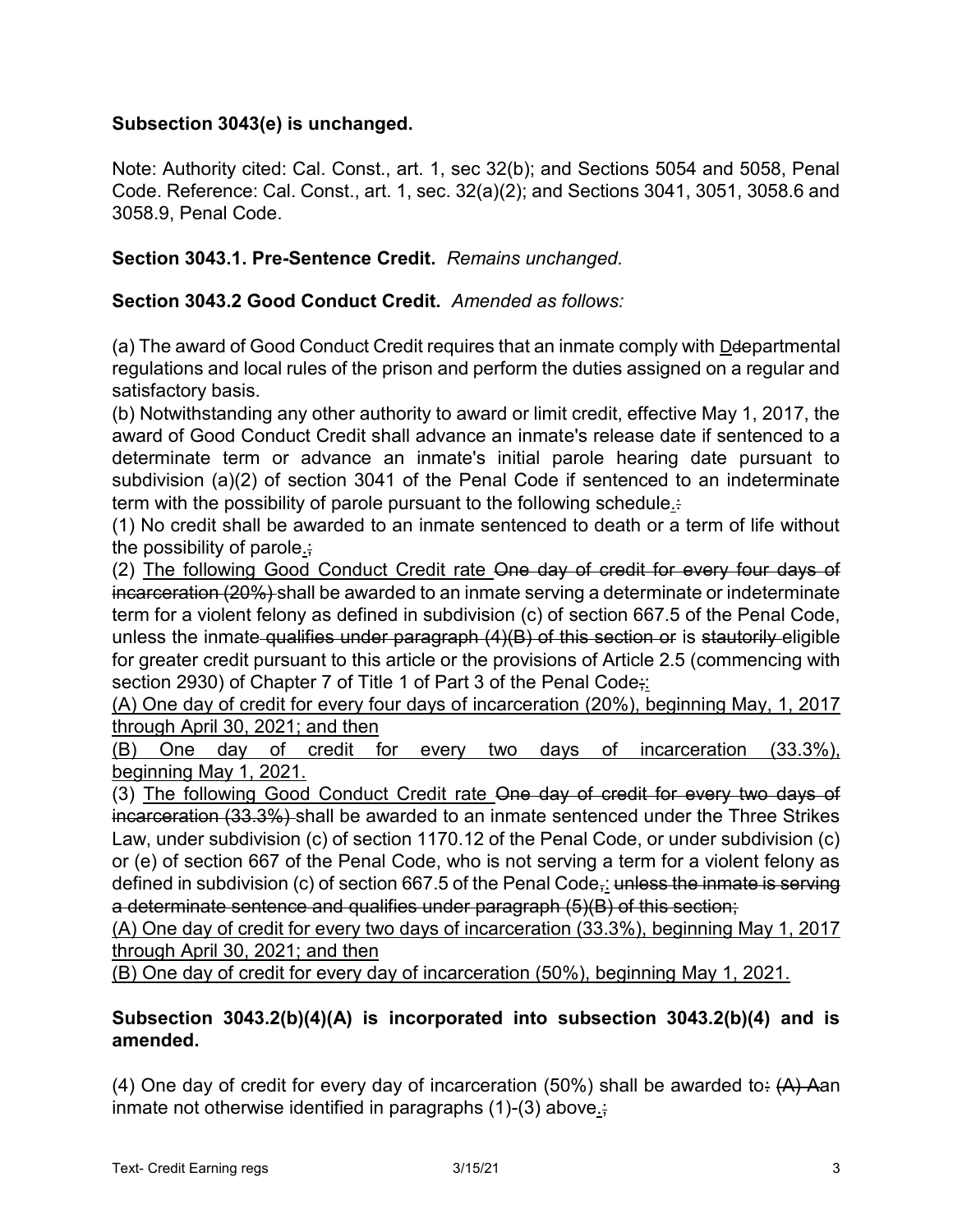(B) An inmate serving a determinate term for a violent felony as defined in subdivision (c) of section 667.5 of the Penal Code who has successfully completed the requisite physical fitness training and firefighting training to be assigned as a firefighter to a Department of Forestry and Fire Protection fire camp or as a firefighter at a Department of Corrections and Rehabilitation firehouse; or

(C) An inmate serving a determinate term for a violent felony as defined in subdivision (c) of section 667.5 of the Penal Code who is housed at a Department of Forestry and Fire Protection fire camp in a role other than firefighter.

(5) Two days of credit for every day of incarceration (66.6%) shall be awarded to:

(A) An inmate eligible to earn day-for-day credit (50%) pursuant to paragraph (4)(A) above who is assigned to Minimum A Custody or Minimum B Custody pursuant to section 3377.1;

(B) An inmate serving a determinate sentence who is not serving a term for a violent felony as defined in subdivision (c) of section 667.5 of the Penal Code who has successfully completed the requisite physical fitness training and firefighting training to be assigned as a firefighter to a Department of Forestry and Fire Protection fire camp or as a firefighter at a Department of Corrections and Rehabilitation firehouse; or

(C) An inmate serving a determinate sentence who is not serving a term for a violent felony as defined in subdivision (c) of section 667.5 of the Penal Code who is housed at a Department of Forestry and Fire Protection fire camp in a role other than firefighter.

(c) For purposes of placement in an alternative custody setting the Ddepartment shall consider the Good Conduct Credit that may be earned during the inmate's incarceration. An inmate who is placed in an alternative custody setting, including a pre-parole or reentry program, shall be awarded the same Good Conduct Credit that the inmate earned prior to that placement.

(cd) Credit Forfeiture and Restoration. Good Conduct Credit shall be forfeited in wholeday increments upon placement in a zero-credit work group pursuant to subsection 3044(b)(4) or 3044(b)(6) or a finding of guilt of a serious rule violation in accordance with section 3323. Forfeited credit under this section shall be restored if the disciplinary action is reversed pursuant to an administrative appeal or court of law. Forfeited credit may also be restored in accordance with Article 5.5 of Subchapter 4 of Chapter 1 of Division 3 of Title 15 of the California Code of Regulations.

Note: Authority cited: Cal. Const., art. 1, sec. 32(b); and Sections 5054 and 5058, Penal Code. Reference: Cal. Const., art. 1, sec. 32(a)(2); and Sections 667, 667.5, 1170.2, 2930 and 3041, Penal Code.

**Section 3043.3. Milestone Completion Credit.** *Amended as follows:*

## **Subsections 3043.3(a) and 3043.3(b) are unchanged.**

## **Subsection 3043.3(c) is amended.**

(c) Notwithstanding any other authority to award or limit credit, effective August 1, 2017, all inmates eligible for Good Conduct Credit pursuant to section 3043.2 shall be eligible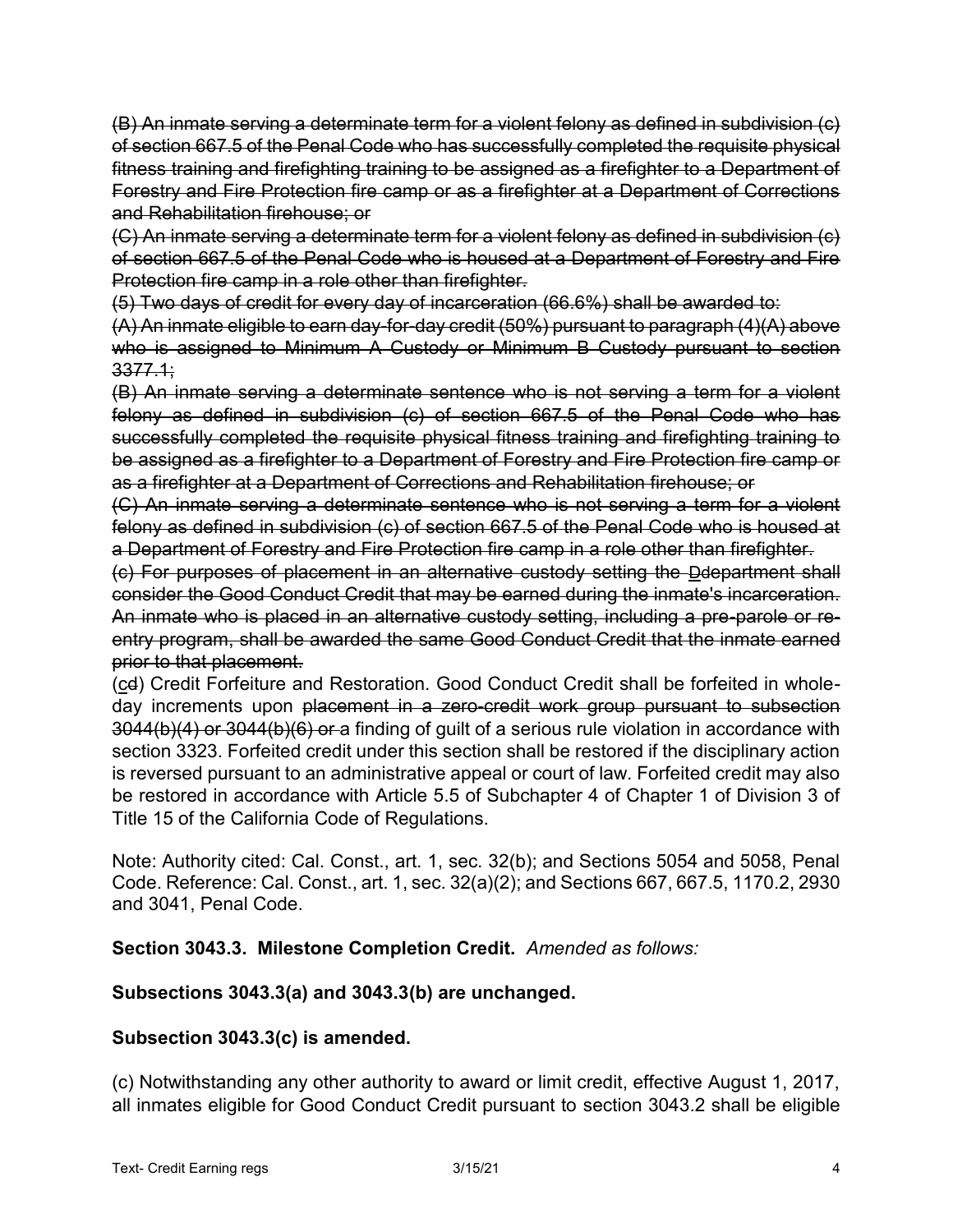for Milestone Completion Credit pursuant to this section. The award of Milestone Completion Credit shall advance an inmate's release date if sentenced to a determinate term subject to subdivision (c) of section 3043 or advance an inmate's initial parole hearing date pursuant to subdivision (a)(2) of section 3041 of the Penal Code if sentenced to an indeterminate term with the possibility of parole. Milestone Completion Credit shall be awarded in increments of not less than one week, but no more than twelve weeks in a twelve-month period. Milestone Completion Credit earned in excess of this limit shall be awarded to the inmate on his or her their next credit anniversary, defined as one year after the inmate completes his or her their first Milestone Completion Credit program, and each year thereafter. Upon release to parole, release discharge including discharge to community supervision and, or discharge from parole based on a court order, any excess credit under this section shall be deemed void. If instead an inmate completes finishes serving one term and immediately begins serving a consecutive term, any excess credit awarded under this section shall be applied to that consecutive term. One week is equivalent to seven calendar days.

### **Subsections 3043.3(d) through 3043.3(g) are unchanged.**

#### **Subsection 3043.3(h) is amended.**

(h) Credit Forfeiture and Restoration. Milestone Completion Credit shall be forfeited in whole-day increments upon a finding of guilt of a serious rule violation in accordance with section 3323, only after all Good Conduct Credit is exhausted. Forfeited credit under this section shall be restored if the disciplinary action is reversed pursuant to an administrative appeal or court of law. Forfeited credit may also be restored in accordance with Article 5.5 of Subchapter 4 of Chapter 1 of Division 3 of Title 15 of the California Code of Regulations.

Note: Authority cited: Cal. Const., art. 1, sec. 32(b); and Sections 5054 and 5058, Penal Code. Reference: Cal. Const., art. 1, sec. 32(a)(2); and Sections 2933.05 and 3041, Penal Code.

#### **Section 3043.4 Rehabilitative Achievement Credit.** *Amended as follows:*

#### **Subsection 3043.4(a) is unchanged.**

#### **Subsection 3043.4(b) is amended**

(b) Notwithstanding any other authority to award or limit credit, effective August 1, 2017, all inmates eligible for Good Conduct Credit pursuant to section 3043.2 shall be eligible for Rehabilitative Achievement Credit pursuant to this section. The award of Rehabilitative Achievement Credit shall advance an inmate's release date if sentenced to a determinate term subject to subdivision (c) of section 3043 or advance an inmate's initial parole hearing date pursuant to subdivision (a)(2) of section 3041 of the Penal Code if sentenced to an indeterminate term with the possibility of parole.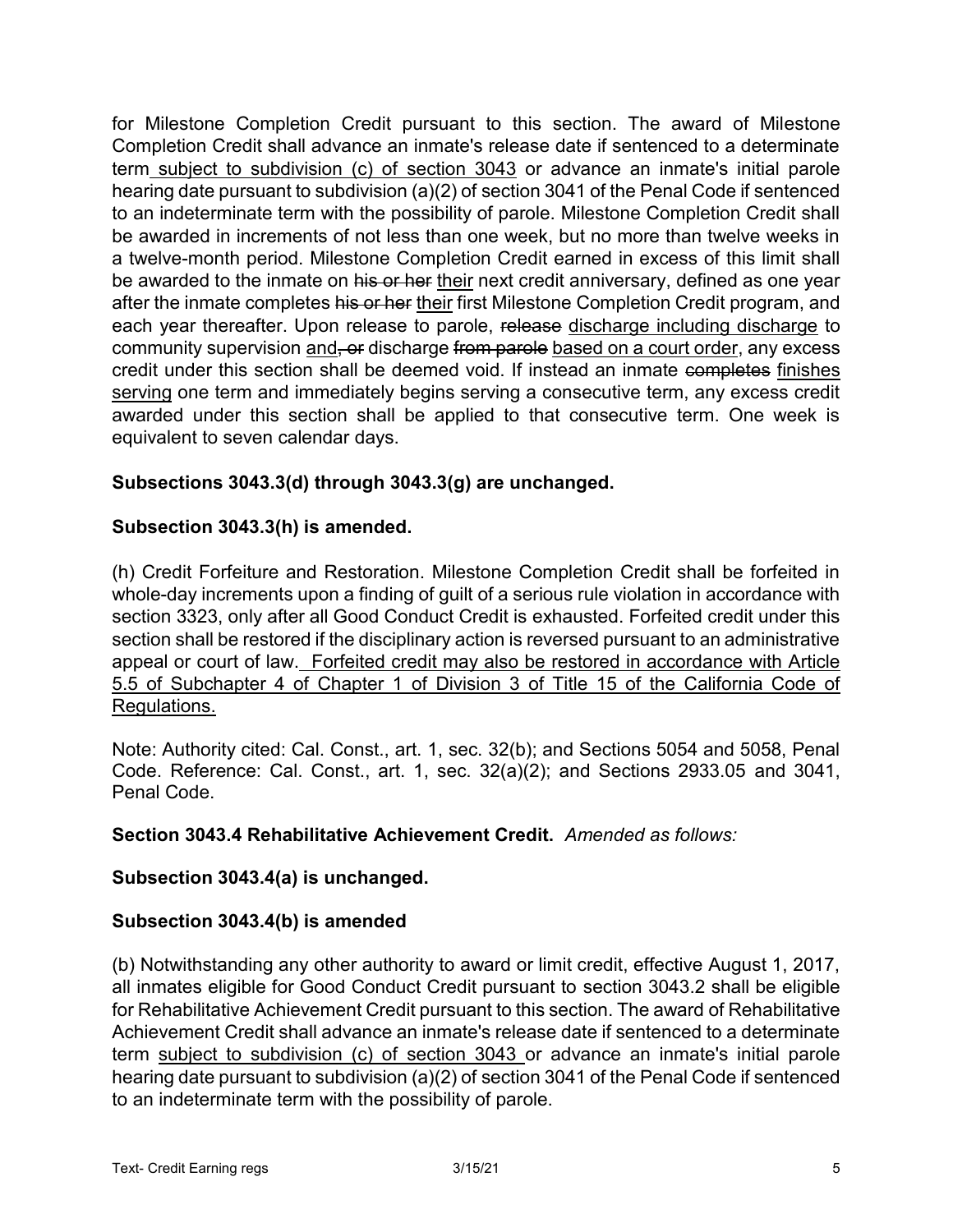## **Subsections 3043.4(c) through 3043.4(e)(1) are unchanged.**

### **Subsection 3043.4(e)(2) is amended.**

(2) Commencing May 1, 2019, Rehabilitative Achievement Credit earned in excess of 40 calendar days in a twelve-month period, as identified in subsections (c)(2) and (d)(2), shall be awarded to the inmate on his or her their next credit anniversary, defined as one year after the inmate earns his or her their first Rehabilitative Achievement Credit, and each year thereafter. Upon release to parole, release discharge including discharge to community supervision and, or discharge from parole based on a court order, any excess credit under this section shall be deemed void. If instead an inmate completes finishes serving one term and immediately begins serving a consecutive term, any excess credit awarded under this section shall be applied to that consecutive term.

### **Subsections 3043.4(f) through 3043.4(h) are unchanged.**

#### **Subsection 3043.4(i) is amended.**

(i) Credit Forfeiture and Restoration. Rehabilitative Achievement Credit shall be forfeited in whole-day increments upon a finding of guilt of a serious rule violation in accordance with section 3323, only after all Good Conduct Credit is exhausted. Forfeited credit under this section shall be restored if the disciplinary action is reversed pursuant to an administrative appeal or court of law. Forfeited credit may also be restored in accordance with Article 5.5 of Subchapter 4 of Chapter 1 of Division 3 of Title 15 of the California Code of Regulations.

Note: Authority cited: Cal. Const., art. 1, sec. 32(b); and Sections 5054 and 5058, Penal Code. Reference: Cal. Const., art. 1, sec. 32(a)(2); and Section 3041, Penal Code.

#### **Section 3043.5. Educational Merit Credit.** *Amended as follows:*

#### **Subsection 3043.5(a) is unchanged.**

#### **Subsection 3043.5(b) is amended.**

(b) Notwithstanding any other authority to award or limit credit, effective August 1, 2017, all inmates eligible for Good Conduct Credit pursuant to section 3043.2 shall be eligible for Educational Merit Credit pursuant to this section. The award of Educational Merit Credit shall advance an inmate's release date if sentenced to a determinate term subject to subdivision (c) of section 3043 or advance an inmate's initial parole hearing date pursuant to subdivision (a)(2) of section 3041 of the Penal Code if sentenced to an indeterminate term with the possibility of parole. Educational Merit Credit shall be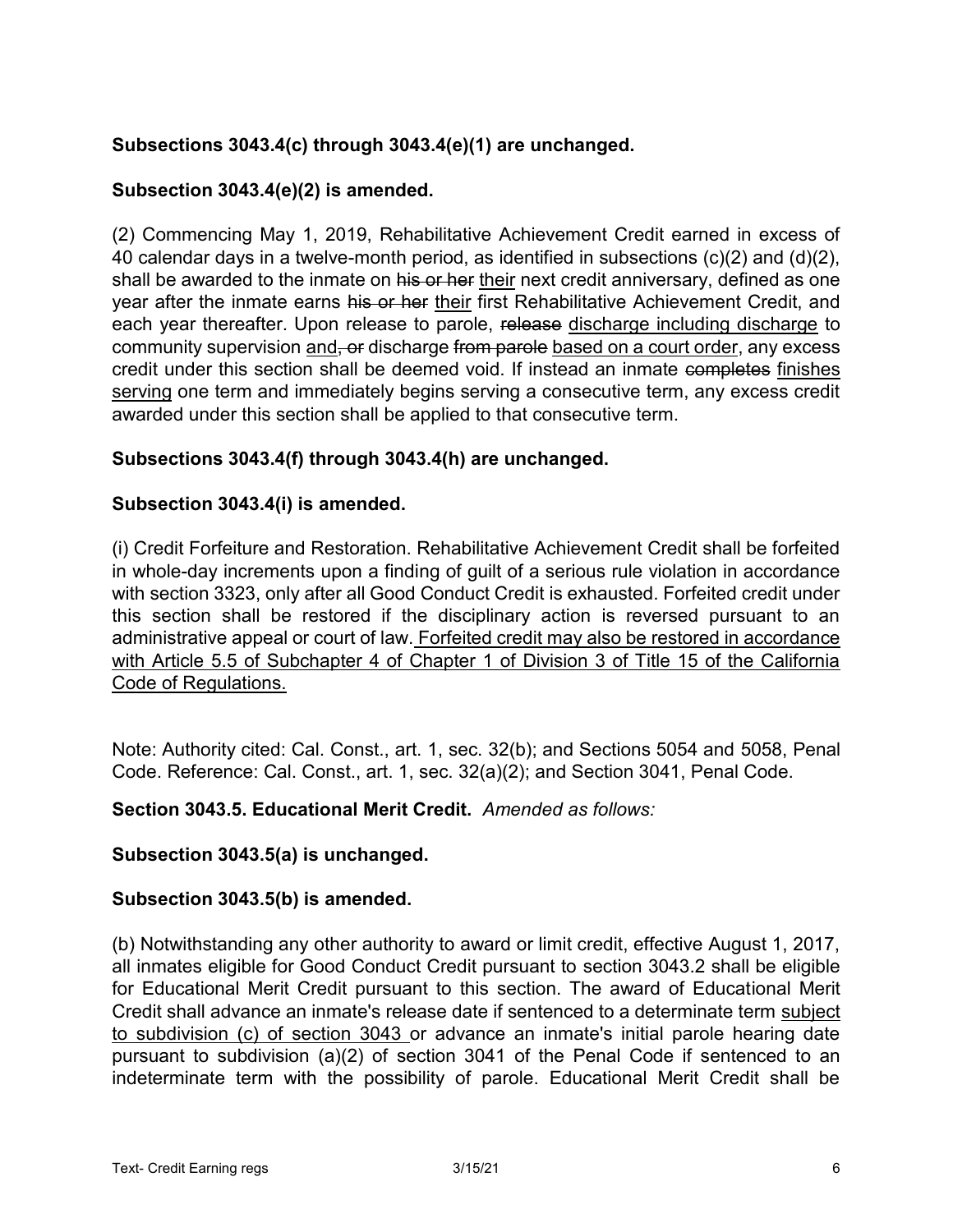awarded in the increments set forth in the schedule below upon demonstrated completion of the corresponding diploma, certificate, or degree:

### **Subsections 3043.5(c) through 3043.5(d) are unchanged.**

### **Subsection 3043.5(e) and 3043.5 (f) are amended.**

(e) Upon release to parole, release discharge including discharge to community supervision and, or discharge from parole based on a court order, any excess credit under this section shall be deemed void. If instead an inmate finishes serving completes one term and immediately begins serving a consecutive term, any excess credit shall be applied to that consecutive term.

(f) Credit Forfeiture and Restoration. Educational Merit Credit shall not be forfeited due to disciplinary action in whole-day increments upon a finding of guilt of a serious rule violation in accordance with section 3323, only after all Good Conduct Credit is exhausted. Forfeited credit under this section shall be restored if the disciplinary action is reversed pursuant to an administrative appeal or court of law. Forfeited credit may also be restored in accordance with Article 5.5 of Subchapter 4 of Chapter 1 of Division 3 of Title 15 of the California Code of Regulations.

Note: Authority cited: Cal. Const., art. 1, sec. 32 (b); and Sections 5054 and 5058, Penal Code. Reference: Cal. Const., art. 1, sec. 32(a)(2); and Sections 2053.1 and 3041, Penal Code.

#### **Section 3043.6. Extraordinary Conduct Credit.** *Amended as follows:*

#### **Subsection 3043.6(a) is unchanged.**

#### **Subsection 3043.6(b) is amended.**

(b) The award of such credit shall advance the inmate's release date if sentenced to a determinate term subject to subdivision (c) of section 3043 or advance the inmate's initial parole hearing date pursuant to subdivision (a)(2) of section 3041 of the Penal Code if sentenced to an indeterminate term with the possibility of parole.

#### **Subsections 3043.6(c) and 3043.6(d) are amended.**

(c) Upon release to parole, release or discharge including discharge to community supervision and, or discharge from parole based on a court order, any excess credit under this section shall be deemed void. If instead an inmate finishes serving completes one term and immediately begins serving a consecutive term, any excess credit shall be applied to that consecutive term.

(d) Credit Forfeiture and Restoration. Extraordinary Conduct Credit shall not be forfeited due to disciplinary action in whole-day increments upon a finding of guilt of a serious rule violation in accordance with section 3323, only after all Good Conduct Credit is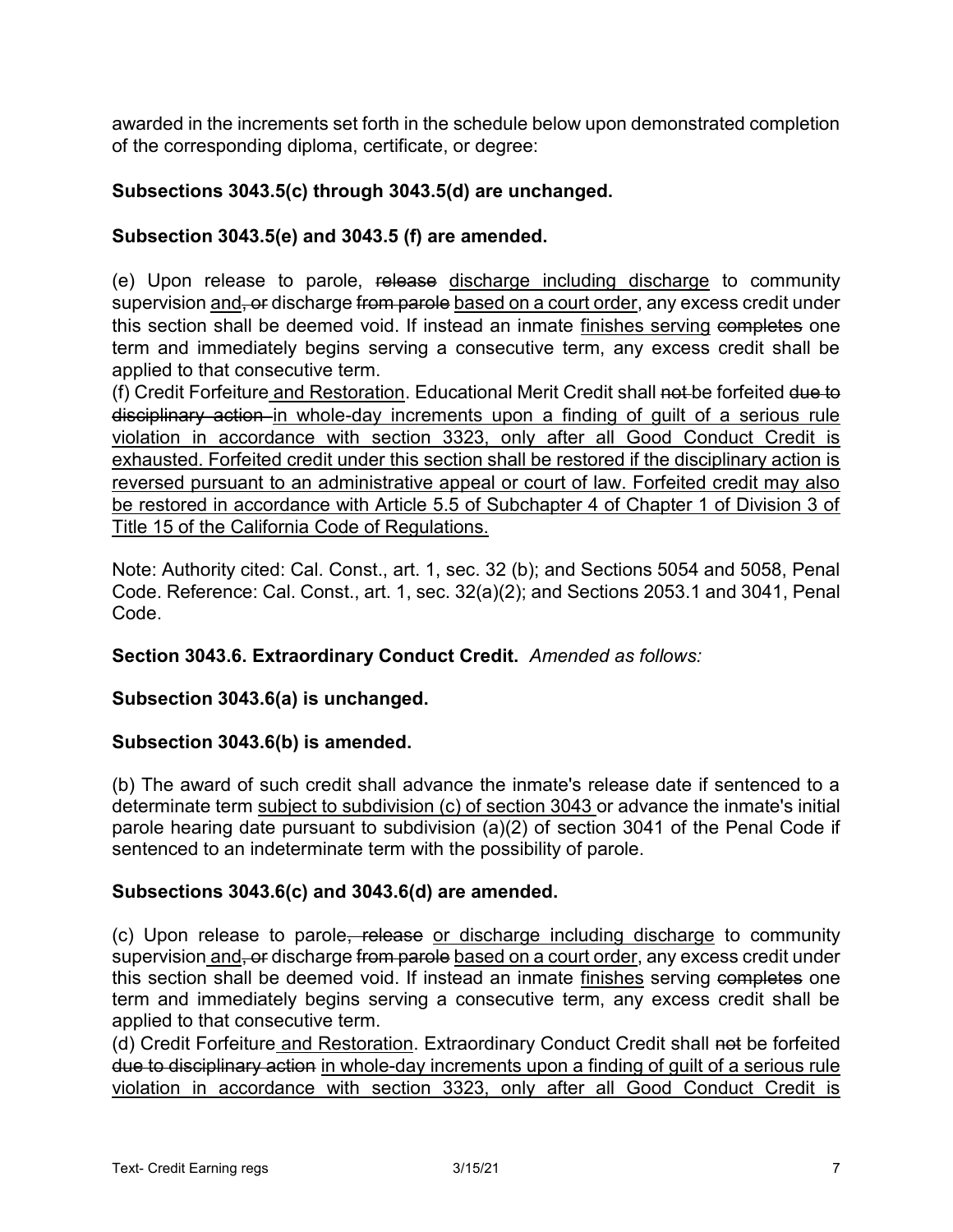exhausted. Forfeited credit under this section shall be restored if the disciplinary action is reversed pursuant to an administrative appeal or court of law. Forfeited credit may also be restored in accordance with Article 5.5 of Subchapter 4 of Chapter 1 of Division 3 of Title 15 of the California Code of Regulations.

Note: Authority cited: Cal. Const., art. 1, sec. 32(b); and Sections 5054 and 5058, Penal Code. Reference: Cal. Const., art. 1, sec. 32(a)(2); and Sections 2935 and 3041, Penal Code.

# **Existing Section 3043.7 is renumbered to 3044.1**

# **New Section 3043.7. Minimum Security Credit.** *Added as follows:*

(a) Notwithstanding any other authority to award or limit credit, effective May 1, 2021, all inmates eligible for Good Conduct Credit pursuant to section 3043.2 and assigned to Work Group M ("Minimum Custody or otherwise eligible for Minimum Custody") or Work Group F ("Minimum B Custody and Firefighting or Non-Firefighting Camp Placement") as described in Article 3.4, section 3044, shall be eligible for Minimum Security Credit pursuant to this section. No credit shall be awarded to an inmate sentenced to death or a term of life without the possibility of parole.

(b) The award of such credit shall advance the release date of eligible inmates, subject to section 3043(c).

(c) Minimum Security Credit shall be awarded in increments of 30 days upon completion of 30 consecutive calendar days in Work Group M or F.

(d) Within ten business days of completing 30 consecutive calendar days in Work Group M or F, staff designated by the Warden at each institution shall ensure the credit is awarded to the inmate in the Department's information technology system.

(e) Upon release to parole, discharge including discharge to community supervision, and discharge based on a court order, any excess credit under this section shall be deemed void. If instead an inmate finishes serving one term and immediately begins serving a consecutive term, any excess credit shall be applied to that consecutive term.

(f) Credit Forfeiture and Restoration. Minimum Security Credit shall be forfeited in whole-day increments upon a finding of guilt of a serious rule violation in accordance with section 3323, only after all Good Conduct Credit is exhausted. Forfeited credit under this section shall be restored if the disciplinary action is reversed pursuant to an administrative appeal or court of law. Forfeited credit may also be restored in accordance with Article 5.5 of Subchapter 4 of Chapter 1 of Division 3 of Title 15 of the California Code of Regulations.

**Article 3.4. Inmate Work and Privileges.** *New Article Title adopted*.

**Section 3044. Inmate Work Groups and Privilege Groups.** *Amended as follows:*

## **Subsections 3044(a) through 3044(b)(3) are unchanged**

**Subsection 3044(b)(4) is amended.**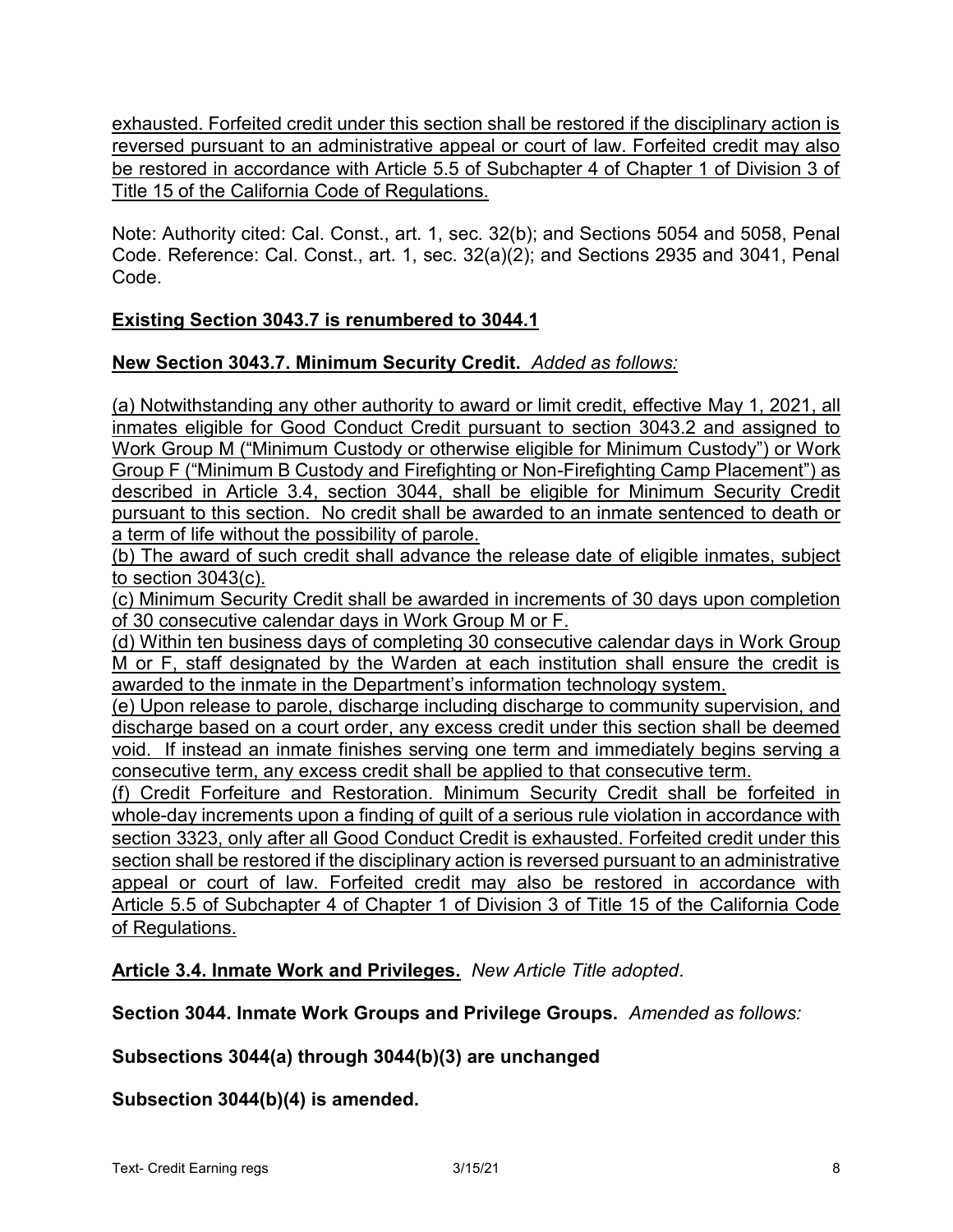(4) Work Group C (Disciplinary Unassigned; Zero Credit).

(A) Any inmate who twice refuses to accept assigned housing, who refuses to accept or perform in an assignment, or who is deemed a program failure as defined in section 3000 by a classification committee shall be assigned to Work Group C for a period not to exceed the number of disciplinary credits forfeited due to the serious disciplinary infraction(s) or 180 days, whichever is less, except when the inmate qualifies for assignment to Work Group D-2 in accordance with subsection 3044(b)(6)(C).

(B) An inmate assigned to this work group shall not be awarded Good Conduct Credit, as described in section 3043.2, for a period not to exceed the number of disciplinary credits forfeited or 180 days, whichever is less, and shall revert to his or her their previous work group upon completion of the assignment to Work Group Ceredit forfeiture, unless the inmate no longer qualifies for assignment to Work Group F or Work Group M due to the totality of their case factors. In such exceptional circumstances, the inmate shall be assigned to another work group in accordance with this section. The inmate shall also be referred to a classification committee for placement on an appropriate waiting list.

# **Subsection 3044(b)(5) is unchanged.**

# **Subsection 3044(b)(6) is amended.**

(6) Work Group D-2 (Lockup Status: Zero Credit).

(A) Unless the exceptional criteria specified in section 3044(b)(6)(B) are met, an inmate serving an imposed SHU term pursuant to section 3341.9(e) in segregated housing shall be assigned to Work Group D-2, effective the date of the Rules Violation Report, for a period not to exceed the number of whole-day credits forfeited for the rule violation or 180 days, whichever is less, up to the Minimum Eligible Release Date or the date the Institution Classification Committee suspends the remainder of the SHU term. Following completion of the period of assignment to Work Group D-2 of credit forfeiture, the inmate shall be re-evaluated by a classification committee for assignment to another work group. (B) An inmate serving an imposed SHU term pursuant to section 3341.9(e) in segregated housing due to a guilty finding for a Division A-1 offense, as designated in subsection 3323(b), and which involved serious bodily injury on a non-prisoner, shall be assigned to Work Group D-2, effective the date of the Rules Violation Report, for a period not to exceed the number of whole-day credits forfeited for the rule violation or 360 days, whichever is less, up to the Minimum Eligible Release Date or the date the Institution Classification Committee suspends the remainder of the SHU term. Following completion of the period of assignment to Work Group D-2 credit forfeiture, the inmate shall be reevaluated by a classification committee for assignment to another work group.

(C) An inmate in ASU, SHU, PSU, or other segregated housing, who is deemed a program failure as defined in section 3000, may be assigned Work Group D-2 for non-SHU assessable Rules Violation Report(s) by a classification committee for a period not to exceed the number of credits forfeited for the rules violation(s) or 180 days, whichever is less. An inmate assigned to Work Group C at the time of placement in ASU, SHU, PSU, or other segregated housing, or who refuses to accept or perform work assignments, shall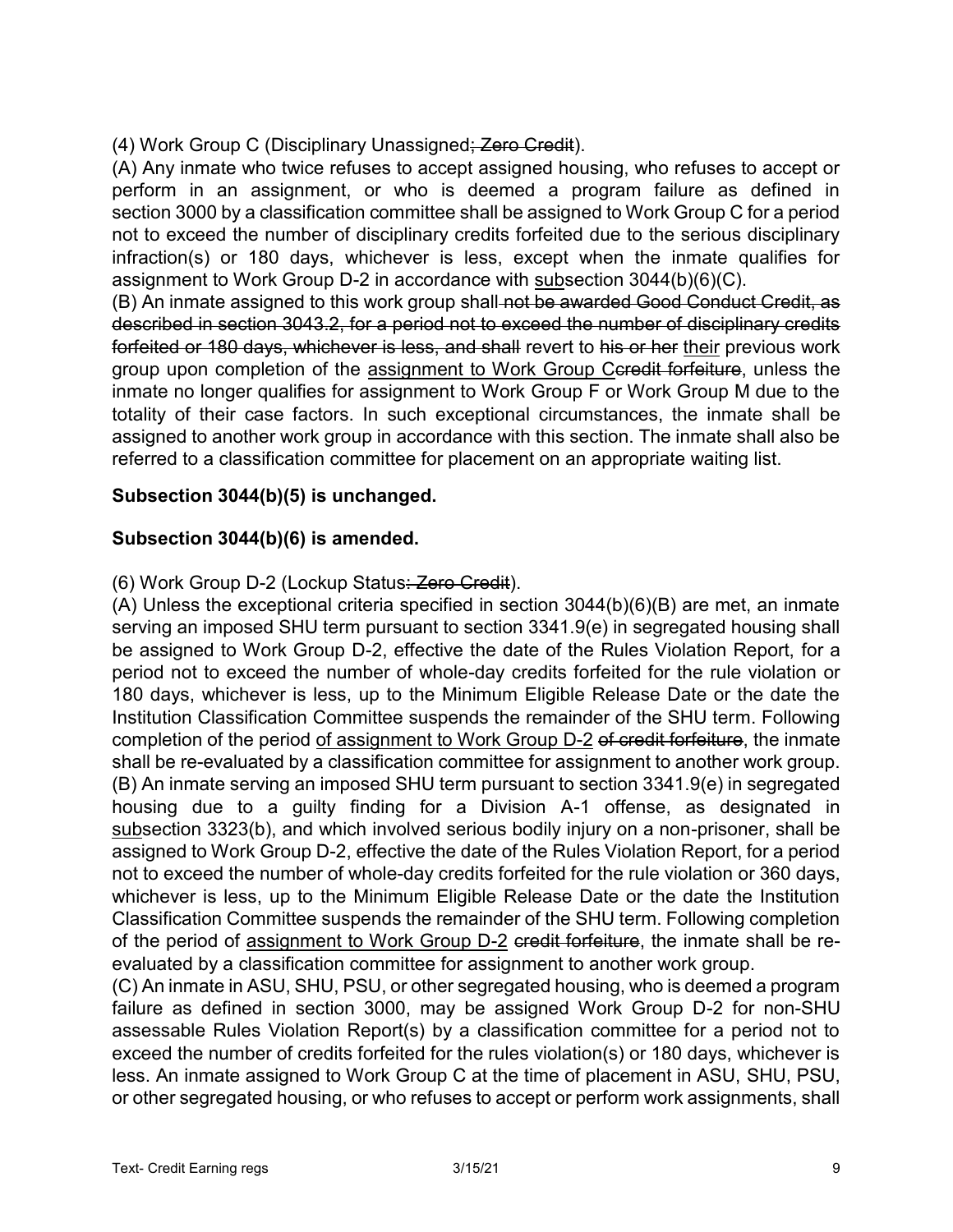be assigned Work Group D-2. An inmate released from ASU, SHU, PSU, or other segregated housing, may be assigned Work Group C by a classification committee, not to exceed the remaining number of disciplinary credits forfeited due to the serious disciplinary infraction(s) or 180 days, whichever is less.

(D) If the administrative finding of misconduct is overturned or if the inmate is criminally prosecuted for the misconduct and is found not guilty, Good Conduct Credit shall be restored.

### **Subsection 3044(b)(7) is amended.**

(7) Work Group F (Minimum B Custody and Firefighting or Non-Firefighting Camp Placement). Assignment to Work Group F awards Good Conduct Credit Minimum Security Credits pursuant to sections 3043.2(b)(4)(B), 3043.2(b)(4)(C), 3043.2(b)(5)(A), 3043.2(b)(5)(B), and 3043.2(b)(5)(C) 3043.7.

(A) An inmate assigned to Minimum B Custody who has successfully completed the requisite physical fitness training and firefighting training to be assigned as a firefighter to a Department of Forestry and Fire Protection fire camp or as a firefighter at a Department of Corrections and Rehabilitation firehouse shall be assigned to Work Group F.

(B) An inmate assigned to Minimum B Custody who is placed in a Department of Forestry and Fire Protection fire camp for assignment to a non-firefighter position shall be assigned to Work Group F.

(C) An inmate placed in Work Group F who is 1) found guilty of a serious rule violation as defined in sections 3323(b), 3323(c), or 3323(d), 2) found guilty of a rule violation involving use or possession of any unauthorized communication device or of any narcotic, drug, drug paraphernalia, controlled substance, alcohol, or other intoxicant, as defined in sections 3323(e), 3323(f), 3323(g), or 3323(h), 3) placed in a zero-credit wWork gGroup C pursuant to sections 3044(b)(4) or Work Group D2 pursuant to section 3044(b)(6), or 4) otherwise removed from this assignment due to safety or security considerations, shall be assigned to another work group consistent with the remaining provisions of this section and shall be ineligible to receive Good Conduct Credit pursuant to sections 3043.2(b)(4)(B), 3043.2(b)(4)(C), 3043.2(b)(5)(A), 3043.2(b)(5)(B), or 3043.2(b)(5)(C) Minimum Security Credits pursuant to section 3043.7. An inmate who has been removed from this assignment under the circumstances described above may be re-assigned to Work Group F, after an appropriate period of time, by a classification committee.

(D) An inmate assigned to Work Group F who 1) is temporarily placed in an ASU or other segregated housing placement unit, 2) designated by the Institution Classification Committee as non-disciplinary segregation pursuant to section 3335(a), and 3) who otherwise remains eligible for continued assignment to Work Group F pursuant to sections 3044(b)(7)(A) or 3044(b)(7)(B), shall continue to be assigned Work Group F for the duration of his or her their non-disciplinary segregation.

(E) An inmate initially assigned to Work Group D-1 by the Institution Classification Committee due to placement in ASU, SHU, PSU, or other segregated housing unit pursuant to section 3044(b)(5) and who 1) was not designated for non-disciplinary segregation by the Institution Classification Committee, 2) otherwise eligible for the assignment to Work Group F pursuant to sections 3044(b)(7)(A) or 3044(b)(7)(B) during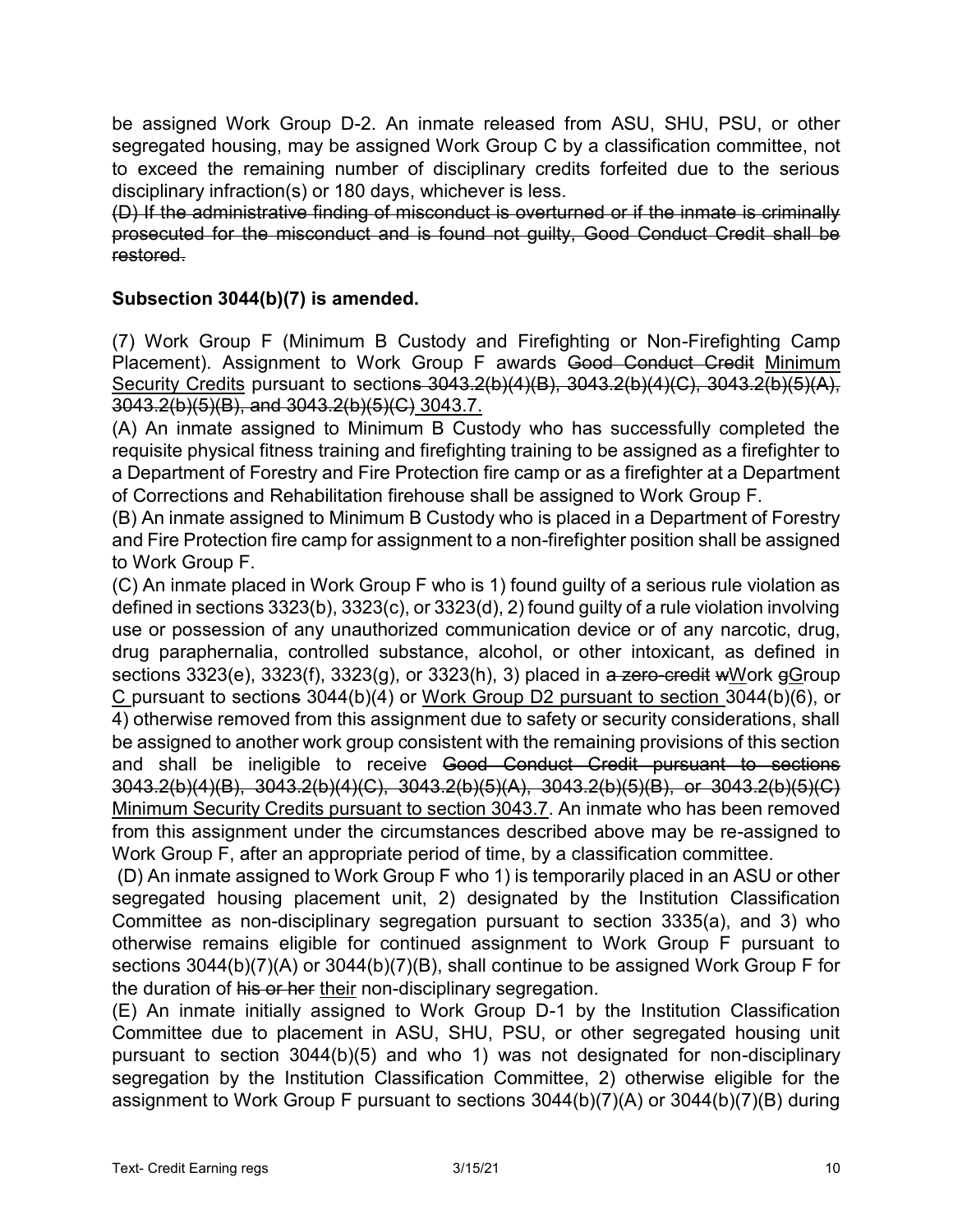the period of segregated housing, and 3) was not found guilty of the serious rule violation which was the reason for ASU or other segregated housing placement, shall be made whole by retroactive assignment to Work Group F beginning with the effective date that Work Group D-1 was originally imposed and for the same number of days that he or she was they were assigned to Work Group D-1.

(F) An inmate assigned to Work Group F pursuant to section 3044(b)(7) for a cumulative period of twelve months or more on his or her current term of incarceration shall continue to earn Good Conduct Credit pursuant to sections 3043.2(b)(4)(B), 3043.2(b)(4)(C), 3043.2(b)(5)(A), 3043.2(b)(5)(B), or 3043.2(b)(5)(C) upon transfer to an alternative custody setting as defined in section 3043(d).

### **Subsection 3044(b)(8) is amended.**

(8) Work Group M (Minimum Custody or otherwise eligible for Minimum Custody). Assignment to Work Group M awards Good Conduct Credit pursuant to section 3043.2(b)(5)(A) Minimum Security Credits pursuant to section 3043.7.

(A) Effective January 1, 2018, an inmate assigned to Minimum A Custody or Minimum B Custody who does not qualify for assignment to Work Group F pursuant to section 3044(b)(7) shall be assigned to Work Group M. Work Group M may be assigned retroactively to May 1, 2017. However, Good Conduct Credit Minimum Security Credit awarded pursuant to section 3043.2(b)(5)(A)3043.7 shall be limited in accordance with section 3043(c).

(B) Effective January 1, 2018, an inmate otherwise eligible for assignment to Minimum A Custody or Minimum B Custody whose eligibility for such assignment is limited solely due to their 1) placement in the Mental Health Services Delivery System at the Enhanced Outpatient level of care or higher level and/ or 2) medical or mental health status which requires additional clinical and custodial supervision as determined by the Institution cClassification cCommittee, shall be assigned to Work Group M. Work Group M may be assigned retroactively to May 1, 2017. However, Good Conduct Credit Minimum Security Credit awarded consistent with section 3043.2(b)(5)(A)3043.7 shall be limited in accordance with section 3043(c).

(C) Effective January 1, 2018, an inmate may be assigned Minimum A or Minimum B Custody and/ or Work Group M, which may be applied retroactively to May 1, 2017, if the inmate meets the criteria noted above and all of the following, are true:

1. The inmate is wanted for a felony by an out-of-state law enforcement agency (other than a Federal agency).

2. The agency does not have a detainer placed with the Ddepartment for the felony.

3. The inmate's central file documents that the agency communicated to the Ddepartment that they will not extradite the inmate for the purpose of prosecution of the felony.

4. The totality of the inmate's remaining case factors does not preclude the assignment of Minimum A and Minimum B Custody or the inmate is otherwise eligible for assignment to Minimum A or Minimum B Custody as described in section 3044(b)(8)(B).

(D) An inmate assigned to Work Group M who is 1) found guilty of a serious rule violation as defined in sections 3323(b), 3323(c), or 3323(d), 2) found guilty of a rule violation involving use or possession of any unauthorized communication device or of any narcotic,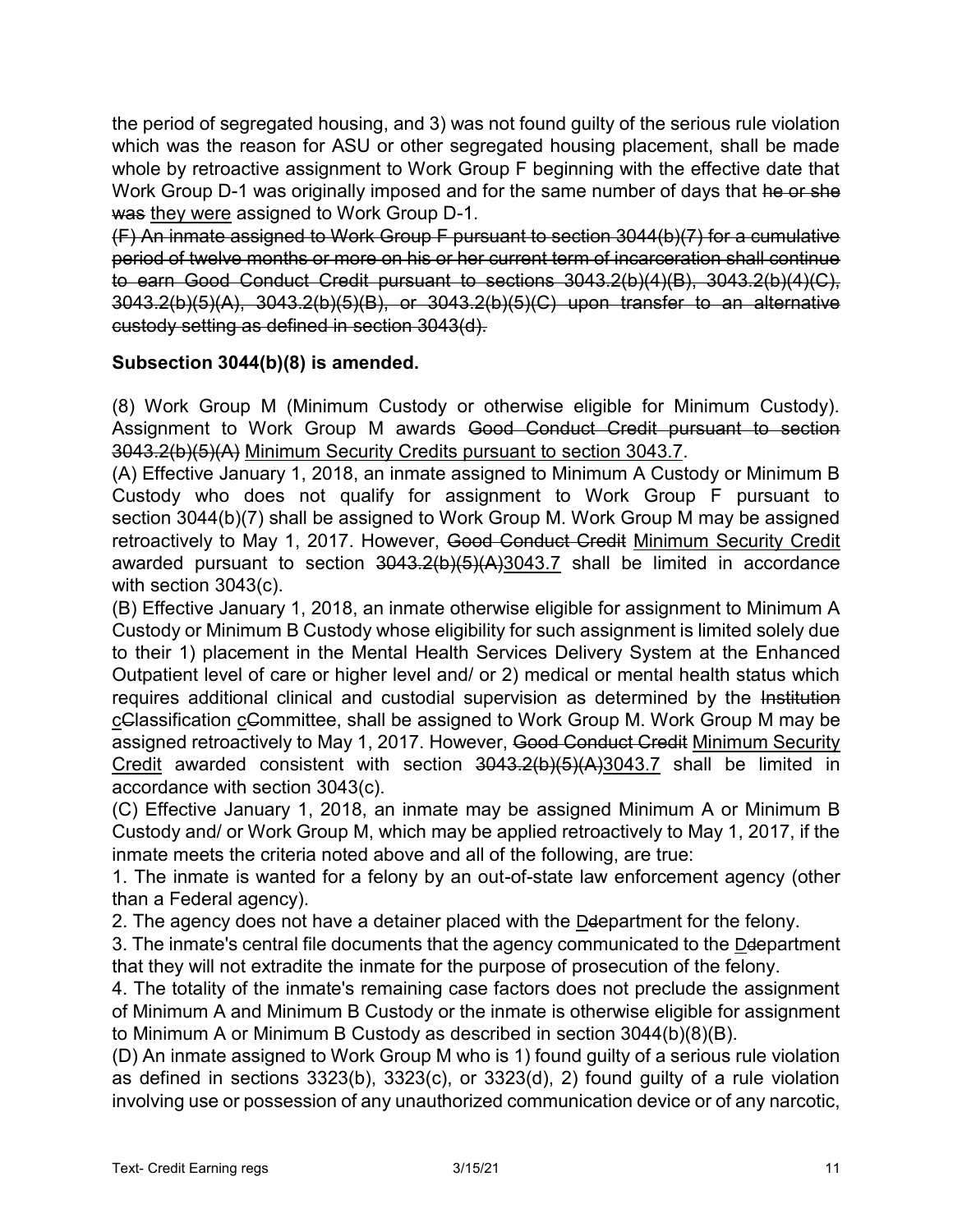drug, drug paraphernalia, controlled substance, alcohol, or other intoxicant, as defined in sections  $3323(e)$ ,  $3323(f)$ ,  $3323(g)$ , or  $3323(h)$ , 3) placed in a zero-credit wWork gGroup C pursuant to sections 3044(b)(4) or Work Group D2 pursuant to section 3044(b)(6), or 4) otherwise removed from this assignment due to safety or security considerations, shall be re-assigned to another work group consistent with the remaining provisions of this section and shall be ineligible to receive Good Conduct Credit Minimum Security Credits pursuant to sections 3043.2(b)(4)(B), 3043.2(b)(4)(C), 3043.2(b)(5)(A), 3043.2(b)(5)(B), or 3043.2(b)(5)(C) 3043.7. An inmate who has been removed from this assignment under the circumstances described above may be assigned to Work Group M again, after an appropriate period of time, by a classification committee.

(E) An inmate eligible for initial assignment to Work Group M or who is assigned to Work Group M who 1) is temporarily placed in an ASU or other segregated housing placement unit, 2) designated by the Institution Classification Committee as non-disciplinary segregation pursuant to section 3335(a), and 3) who otherwise remains eligible for initial or continued assignment to Work Group M pursuant to sections 3044(b)(8)(A) or  $3044(b)(8)(B)$ , shall be assigned Work Group M for the duration of his or her their non-disciplinary segregation.

(F) An inmate initially assigned to Work Group D-1 by the Institution Classification Committee due to placement in ASU, SHU, PSU, or other segregated housing unit pursuant to section 3044(b)(5) and who 1) was not designated for non-disciplinary segregation by the Institution Classification Committee, 2) was otherwise eligible for the assignment to Work Group M pursuant to sections 3044(b)(8)(A) or 3044(b)(8)(B) during the period of segregated housing, and 3) was not found guilty of the serious rule violation which was the reason for ASU or other segregated housing placement, shall be made whole by retroactive assignment to Work Group M beginning with the effective date that Work Group D-1 was originally imposed and for the same number of days he or she was they were assigned to Work Group D-1.

(G) Except when otherwise precluded by this section, an inmate 1) who undergoes reception center processing with a permanent disability that impacts placement or who is receiving dialysis treatment, 2) who, as determined by a classification committee, experienced an extended stay in the reception center beyond 60 days solely due to the disability, and 3) qualifies for the assignment of Work Group M pursuant to this section, shall be assigned Work Group M effective the 61st day of the stay at the reception center. Work Group M may be assigned retroactively to May 1, 2017. However, Good Conduct Credit Minimum Security Credits awarded consistent with section 3043.2(b)(5)(A) 3043.7 shall be limited in accordance with section 3043(c).

## **Subsections 3044(b)(9) through 3044(j) are unchanged.**

Note: Authority cited: Cal. Const., art. 1, sec. 32(b); and Sections 2700, 2701 and 5058, Penal Code. Reference: Cal. Const., art. 1, sec. 32(a)(2); Sections 2932, 2933, 2933.05, 2933.3, 2933.6, 2935, 5005, 5054 and 5068, Penal Code; and *In re Monigold*, 205 Cal.App.3d 1224 (1988).

**Section 3044.1. Special Assignments.** *Section moved from Section 3043.7; title remains unchanged. Amended as follows:*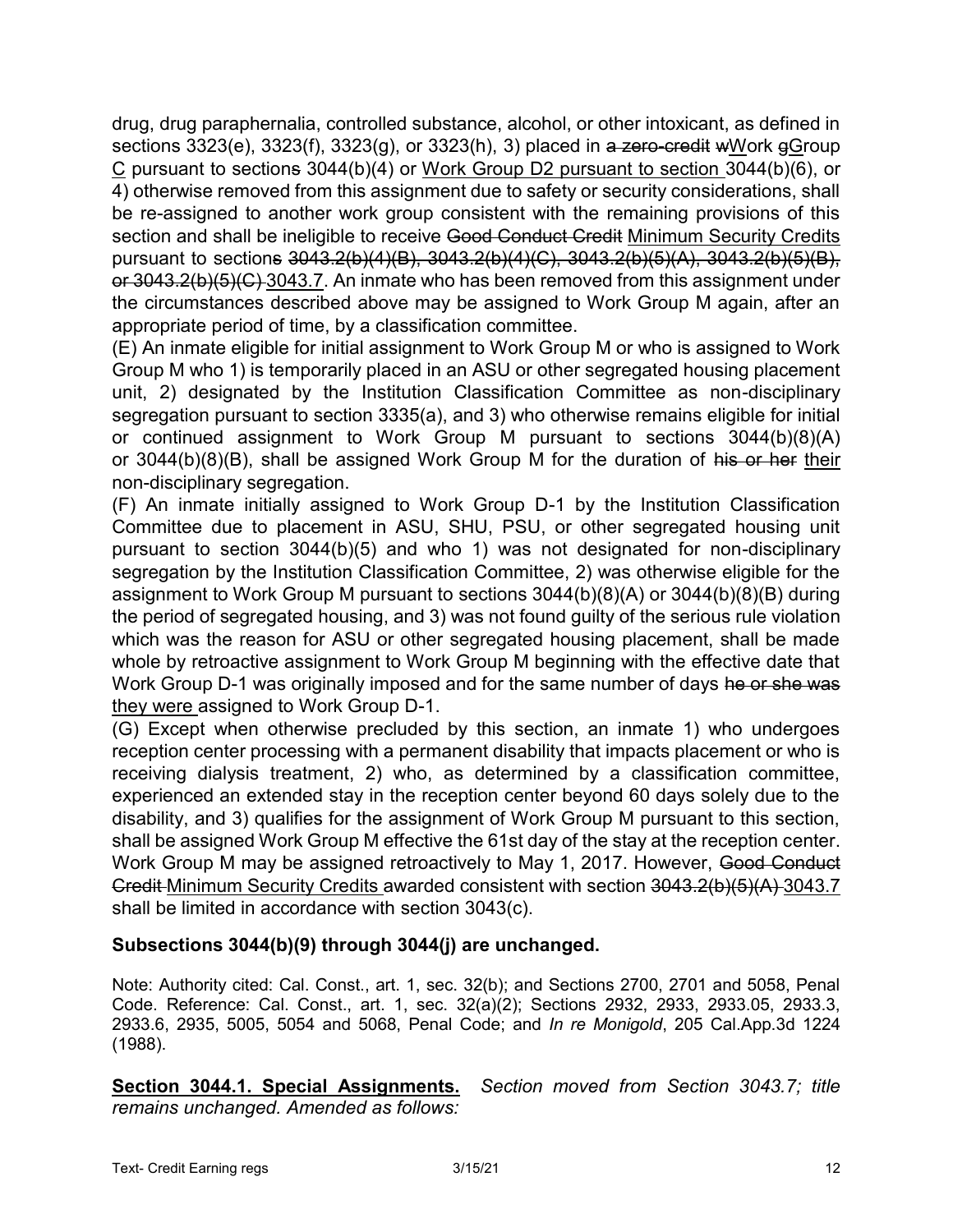# **Subsections 3044.1(a) through 3044.1(c) are unchanged.**

### **Subsection 3044.1(d) is amended.**

(d) Medical or mental health care status determination:

(1) When an inmate has a disability that limits his or her their ability to participate in a work, academic, Career Technical Education program or other such program, medical or mental health staff shall document the nature, severity, and expected duration of the inmate's limitations on a CDC Form 128-C (Rev. 1/96), Chrono-Medical, Psychiatric, Dental (Chrono). The medical or mental health staff shall not make program assignment recommendations or decisions on the form. The CDC Form 128-C shall then be forwarded to the inmate's assigned correctional counselor who shall refer the inmate to a classification committee for review. The classification committee shall have sole responsibility for making program assignment and work group status decisions. Based on the information on the CDC Form 128-C and working in conjunction with staff from the affected work area, academic program, Career Technical Education program, and the Inmate Assignment Lieutenant, the classification committee shall evaluate the inmate's ability to participate in work, academic, Career Technical Education program, or other programs and make a determination of the inmate's program assignment and work group status.

(2) Only when the inmate's documented limitations are such that the inmate, even with reasonable accommodation, is unable to perform the essential functions of any work, academic, Career Technical Education or other such program, will the inmate be placed in one of the two following categories by a classification committee:

(A) Temporary medical or psychiatric unassignment. Except as provided in section  $3043.7$  3044.1(e)(2)(A), when a disabled inmate is unable to participate in any work, academic, Career Technical Education program or other program, even with reasonable accommodation, because of a medically determinable physical or mental impairment that is expected to last for less than six months, the classification committee shall place the inmate on temporary medical or psychiatric unassignment. An inmate on temporary medical or psychiatric unassignment status shall be scheduled for classification review any time there is a change in his or her their physical or mental impairment, or no less than every six months for reevaluation. The credit earning work group status of an inmate on temporary medical or psychiatric unassignment for less than six months shall be in accordance with section 3044(b)(2), Work Group A-2, unless the inmate is assigned Work Group M in accordance with section 3044(b)(8). If the inmate's condition lasts six months and the classification committee still cannot assign the inmate due to his or her their impairment, the credit earning work group status shall be changed to be in accordance with subsection 3044(b)(1), Work Group A-1 and appropriate privilege group retroactive to the first day of the temporary medical or psychiatric unassignment, unless the inmate is assigned Work Group M in accordance with subsection 3044(b)(8).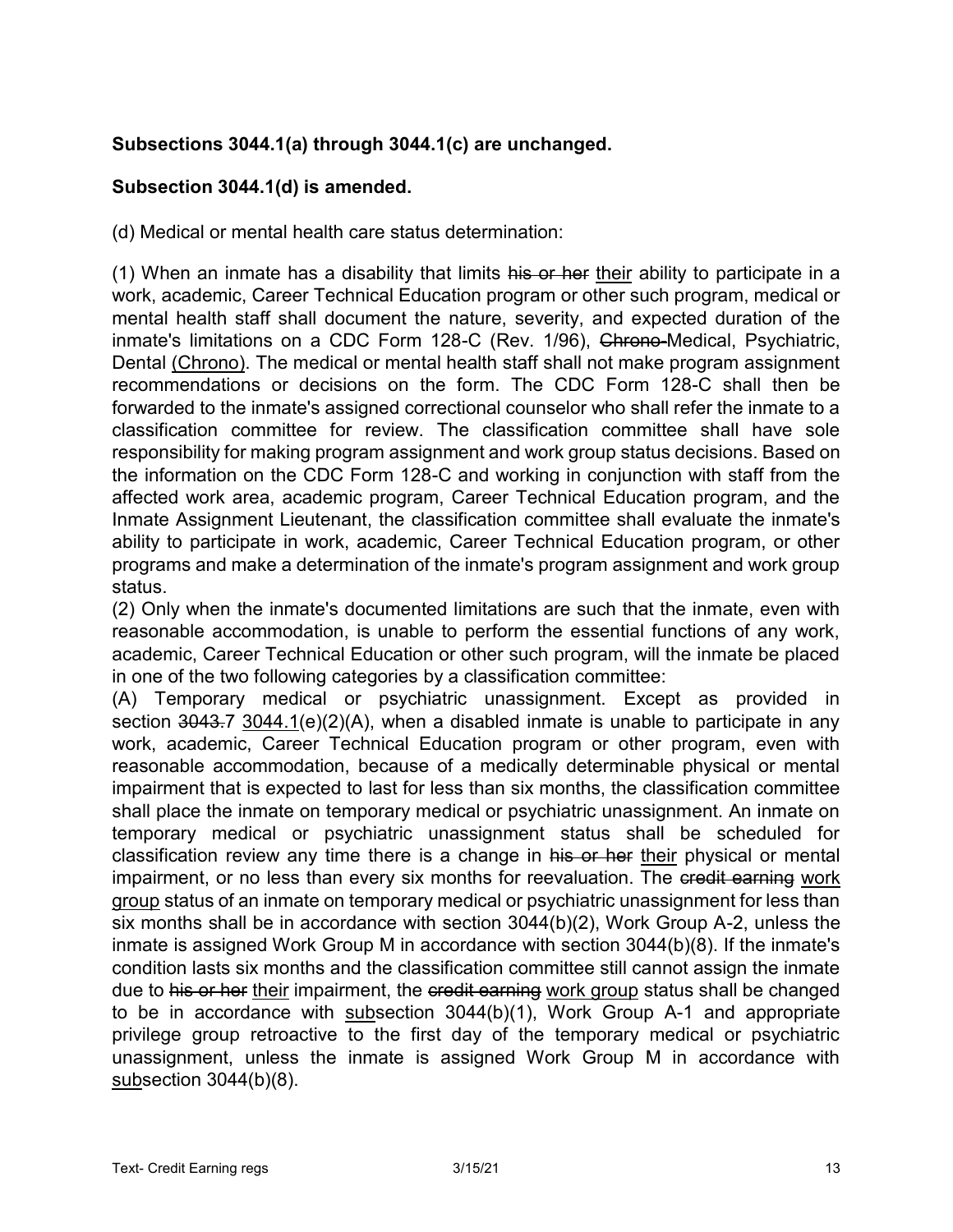(B) Medically disabled. When an inmate is unable to participate in any assigned work, academic, Career Technical Education program, or other such program activity, even with reasonable accommodation, because of a medically determinable physical or mental impairment that is expected to result in death or last six months or more, the classification committee shall place the inmate on medically disabled status. The inmate credit earning work group status shall be in accordance with section 3044(b)(1), Work Group A-1 and Privilege Group A, unless the inmate is assigned Work Group M in accordance with subsection 3044(b)(8).

## **Subsections 3044.1(e) through 3044.1(h) are unchanged.**

Note: Authority cited: Section 5058, Penal Code. Reference: Sections 2933, 2933.05, 2933.3, 2933.6, 5054 and 5068, Penal Code.

**Section 3043.8 3044.2. Impact of Transfer on Work Groups on Credit Earning.** *Section renumbered from Section 3043.8; Title amended. Section amended as follows:*

# **Subsections 3044.2(a) and 3044.2(a)(1) are unchanged.**

## **Subsection 3044.2(a)(2) is amended.**

(2) With the exception of inmates assigned to Work Group F, an inmate transferred for non-adverse reasons shall retain their work and privilege group status. Inmates assigned to Work Group F shall revert to Work Group A-1M effective the date removed from camp or institution fire fighter assignment or as appropriate per CCR 3044.

## **Subsections 3044.2(a)(3) through 3044.2(b)(2) are unchanged.**

## **Subsection 3044.2(c) is amended.**

(c) Adverse transfers.

(1) Adverse transfers are defined as a transfer resulting from any in-custody documented misbehavior or disciplinary that may or may not have resulted in an inmate's removal from current program.

(2) If an inmate is removed from a program for adverse reasons and is subsequently exonerated of the charges, the credit earning status work group shall be designated as though the inmate had not been removed from the assignment.

(3) Effective on the date of transfer an inmate in Work Group A-1 or F who receives an adverse transfer shall be reclassified to Work Group A-2 by the sending institution. The inmate shall remain in Work Group A-2 until reclassified by the receiving institution.

(4) An inmate in Work Group A-2, C or D at the time of transfer shall be retained in that group status until reclassified at the receiving institution.

## **Subsection 3044.2(d) is unchanged**

## **Subsection 3044.2(e)(2) is deleted.**